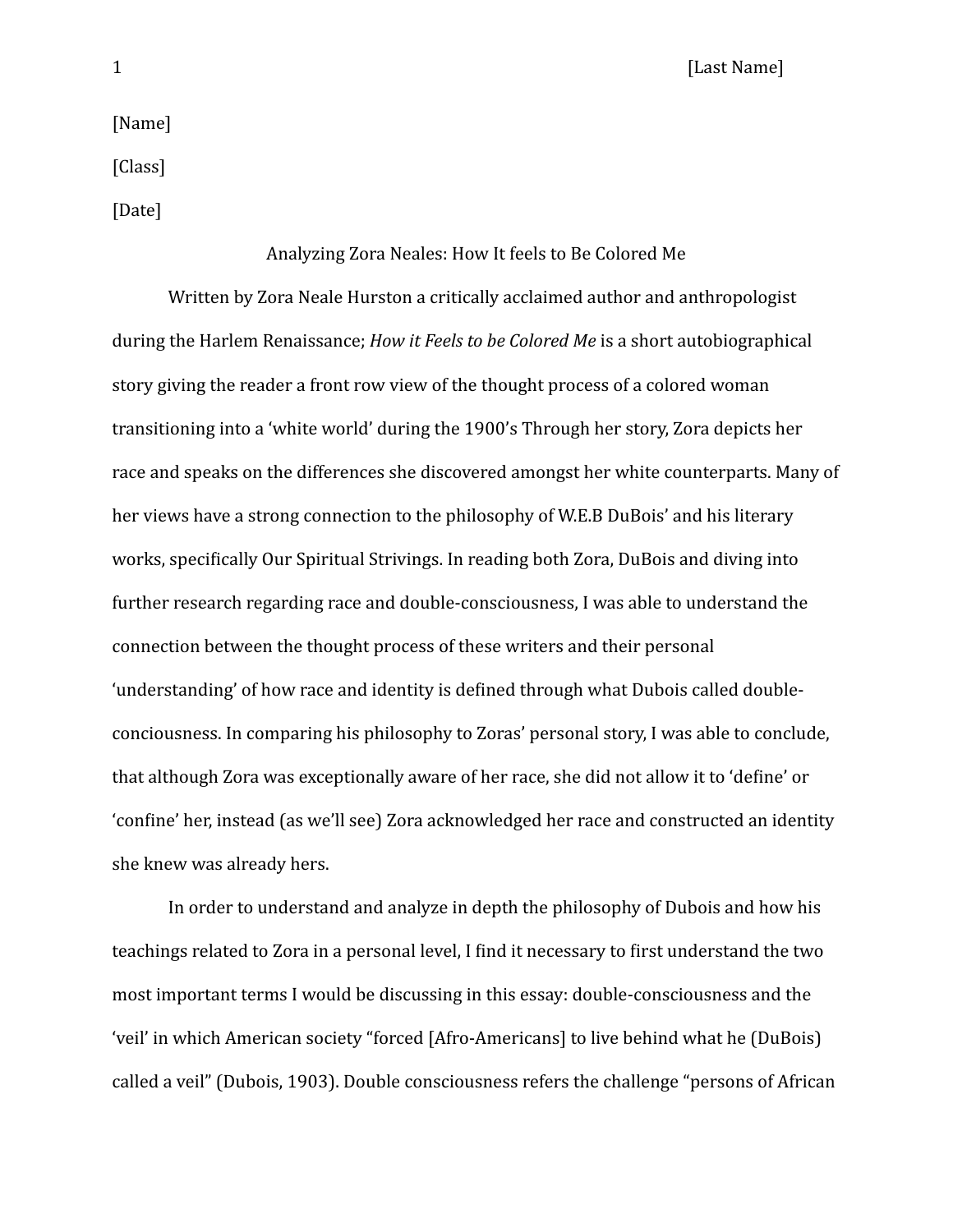## 2 **If the U.S. In the U.S. In the U.S. In the U.S. In the U.S. In the U.S. In the U.S. In the U.S. In the U.S. In the U.S. In the U.S. In the U.S. In the U.S. In the U.S. In the U.S. In the U.S. In the U.S. In the U.S. In**

descents born in America" –as Dubois puts it- attempt to reconcile an African heritage in a European upbringing and society. In simpler terms, African Americans fight to maintain their identity because they are distinctively "looking at [themselves] first through the eyes of white society" (DuBois, 1903). A 'veil' then is close to what it sounds like, it is the cloth hiding the identity of African Americans through their pigmentation and their inability to see themselves as complete Americans, as well as what white America has written down for them. 

Understanding the depth of these two terms paves a smoother arena to now analyze the work of Zora and comprehend as well as compare her story with the thoughts of Dubois and similar modern day topics. In order to take my research to another level of thought, I chose an article on racism written by Gregory Freeman in the 1990s and a recent article on our very own President Barack Obama's challenge with W.E.B Dubois essay on doubleconsciousness. By reading these articles, my perspective shifted, taking haven in the minds of African Americans who lived in different generations, however underwent similar thoughts in their personal fight with being 'American' and their identity. It is in Zoras short story that we can see the extension of consciousness to an uprooting of a self-created identity that she was able to bring into existence.

Zora 's story gives us a quick view of her life in Alabama. She grew up in "the little Negro town of Eatonville" (Hurston, 1928) a town where distinction of color was only seen when white tourist or travelers passing to or coming from Orlando. It was in Zoras youth that she didn't see too much of a difference in white people living in the comfort of a community with peers who were similar to her. She states in her story that although she would entertain some white people as they made their way through the city and many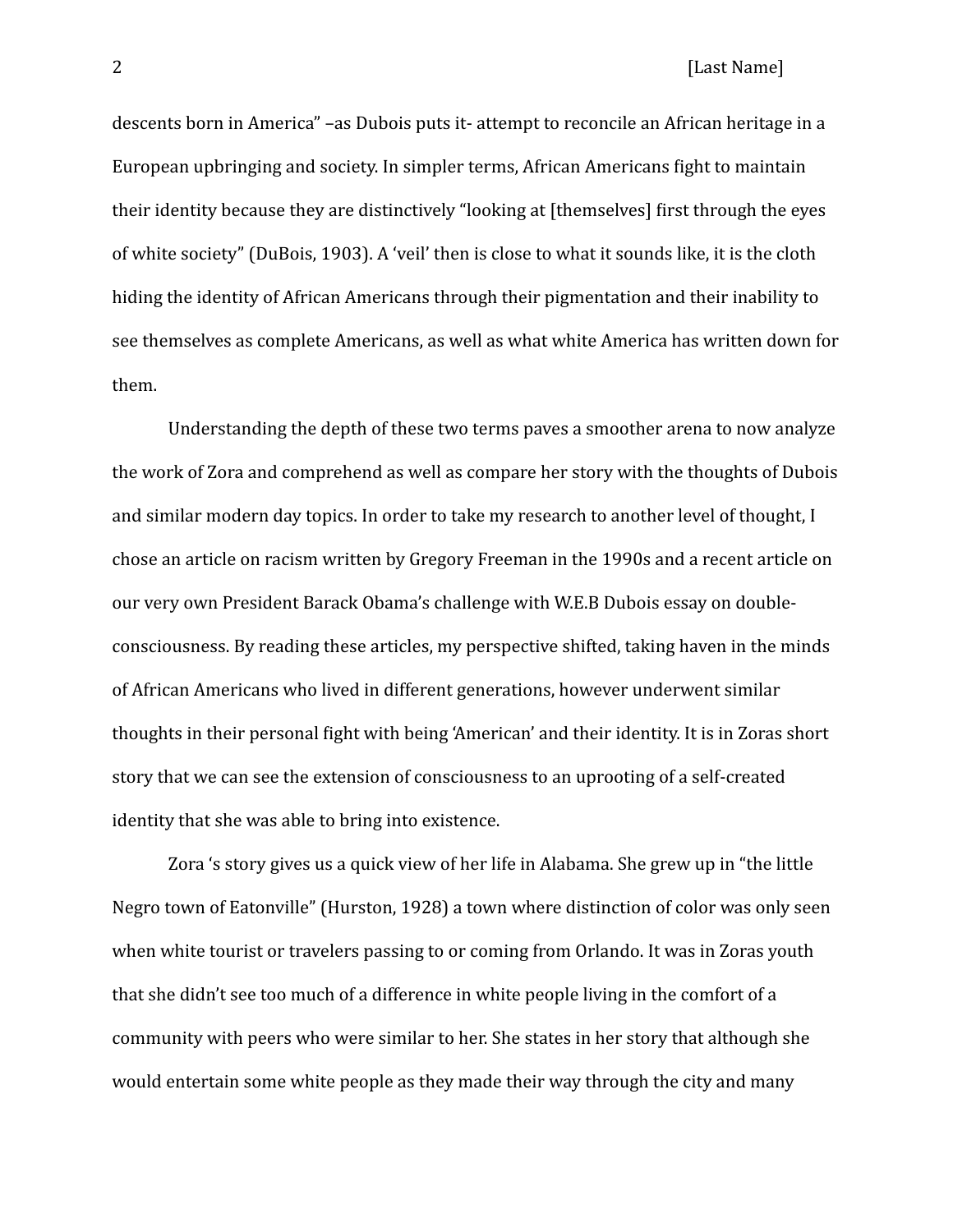times they would pay her, she felt she belonged to 'the colored people.' "I belonged to them, to the nearby hotels, to the county—everybody's Zora" (Hurston, 1928). This form of possession becomes significant in the idea of both W.E.B's thoughts on double consciousness, where he believes African Americans are 'invisible' and the veil they hide behind is a lack of clarity to see oneself as a true American. The mere thought of being possessed by 'colored people' is a separation which Zora immediately places herself, highlighting already the clear distinction that 'black' belongs with 'black' and 'white' belongs with 'white'.

Although Zora may not realize it, the connection she made with the whites she would encounter as a child was already constructing an invisible wall between 'their' race and her race. At her adolescence she recalls that "white people differed from colored to me only in that they rode through town and never lived there"(Hurston, 1928). She didn't view them as separate colors until she began putting herself in the possession of her community. Then at the age of thirteen, Zora was sent to school in Jacksonville and in what seemed like no time "was now a little colored girl" (Hurston, 1928). It is through this point of her story that the philosophy of Dubois begins to take shape. His thoughts on self-identity spring into Zora, when she becomes self-conscious of the color of her skin. This being seen when the color of her skin sticks out such as "when [she] is thrown against a sharp white background" (Hurston. 1928).

However, in Zora's *How it Feels to Be Colored Me*, there is no connection to the "racial confinement" that DuBois eagerly debates. Zora's double-consciousness is seen most clearly when her culture and that of a white mans in a jazz club do not connect. She writes vividly about the wild dancing that takes place in her when she is in a jazz club listening to music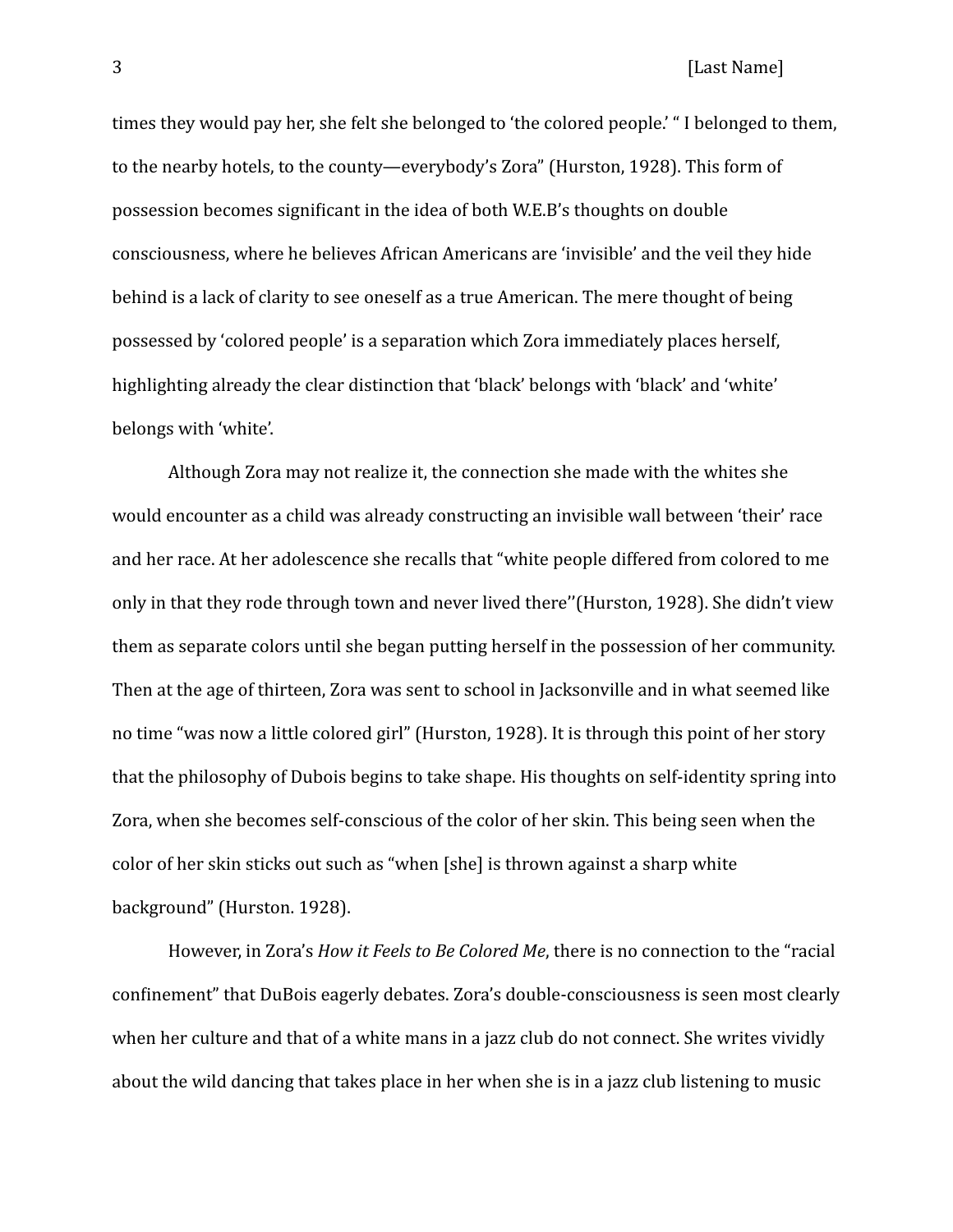4 **If the U.S. COMPUTER CONSUMING THE CONSUMING TEAM** [Last Name]

that makes her blood boil and in her mind she is face painted ready to hunt and kill. However, the white man next to her is incapable of feeling the same emotions that stir in her. This scene made me question, perhaps W.E.B's thought of "a society that made [them] invisible" (Dubois, 1903) is at play. But then again, when one thinks about it, there is a cultural distance between these two people sitting next to each other in a jazz club. One is born with a cultural identity that may be in tuned with jazz because of the roots that attach the two, while the other of a paler complexion may feel the same stir when he listens to rock or classical music for example. At that moment Zora underwent a doubleconsciousness because she didn't connect with the preferences of her counterpart, but her thoughts of her own identity prove otherwise.

"I have no separate feeling about being an American citizen and colored. It merely astonishes me. How can anyone deny themselves the pleasure of my company" (Hurtson, 1928). a line in which a thousand sparks fly with its power. Unlike the philosophy of W.E.B Dubois who states "society made them invisible and forced them to live behind a veil" (Dubois, 1903) Zora explores a mindset that begins to challenge the double consciousness philosophy. Although in respect to DuBois that lived in an era where slavery was barely abolished, Zora shows the mentality of someone braking about from the "looking at oneself through the eyes of society" (Dubois,1903) and travels into a more self-assertive consciousness. 

Zora travels through distinction in race, and the moments that many of her peers continuously remind her of her ancestral slavery, however she holds a philosophy that in an interesting enough way fights against DuBois philosophy. She states "No I do not weep at the world—I am too busy sharpening my oyster knife" (Hurston, 1928). This line makes her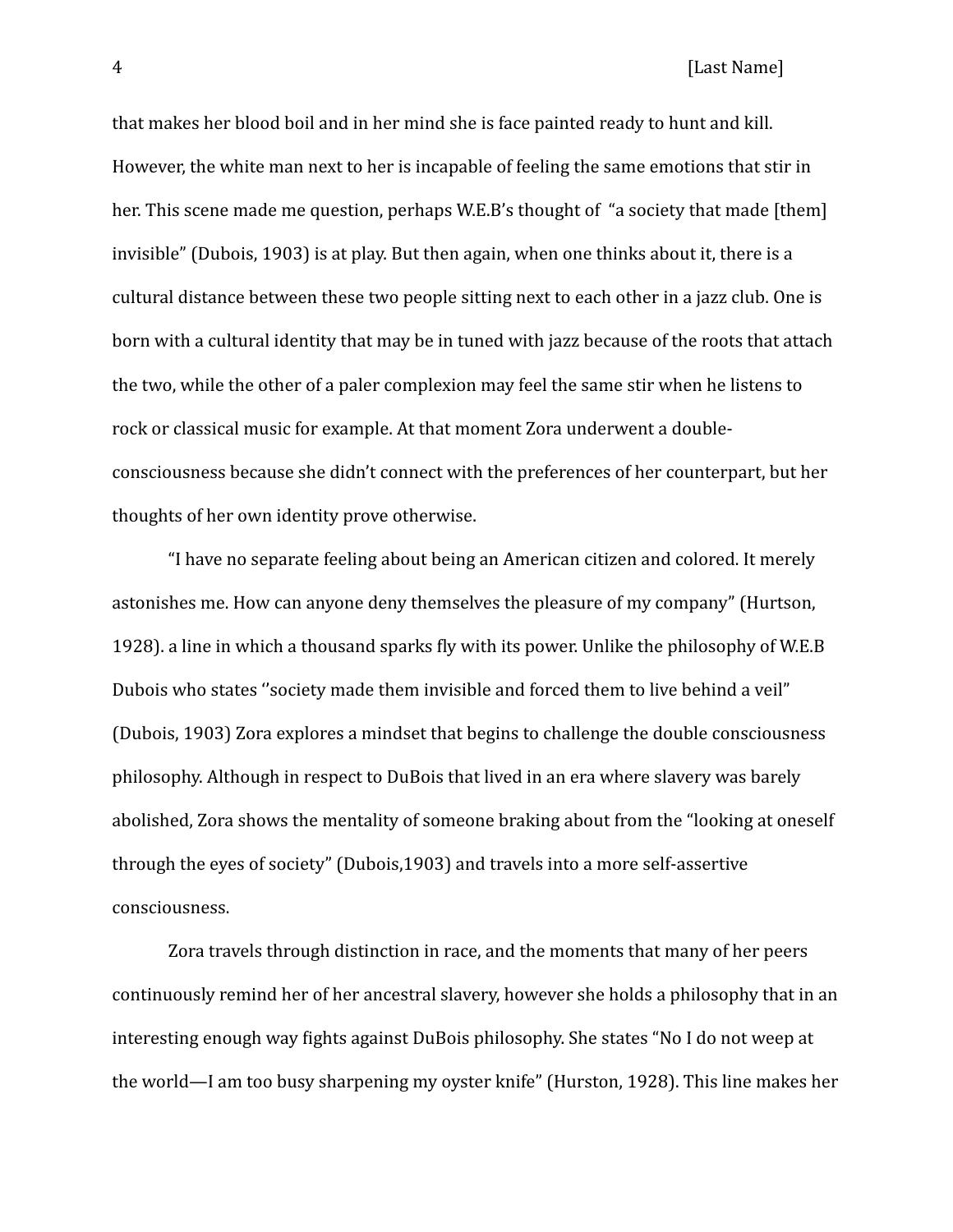5 [Last Name]

out to be a strong individual that believes the past is in the past and the future should be one that she has control over, even though she is colored.

Gregory Freeman, writes about the expert William Jones, a professor of Afro-American studies, a man who views racism as a virus and believes "it will continue to thrive until we diagnose accurately what it is" (Freeman, 1991). His statement connects to Zora's change in perspective as when she was a child and finding out she was 'colored.' Racism, although in many states is gone, is seen by William Jones as now neo-racism, he says "we no longer exclude people directly" meaning that although Jim Crow Laws, the KKK and other 'classical' racism isn't as popular, the Afro American population have no control over institutions, and therefor have no say or ownership of anything in America.

Even President Obama has been facing important issues regarding to race and double-consciousness. Ionathan Alter has studied the effect of double consciousness that has affected the decisions of the president himself. Although being the first African-American president in America. Alter examines the many crises Obama met after taking office that left him minimal time to focus on poverty and race. In a society where race is still an important issue at hand, there have been obstacles relating to the philosophy of W.E.B that shines a light on the thought process of not only white America, but also the double-Afro-America and their own beliefs of colored people. Alter states " other black commentators infuriated him- an example Cornel West- who said he wasn't black enough" (Alter, 2013). This quote raises many thoughts, opinions and comparisons to Zora's story.

Firstly, W.E.B states "the way blacks view themselves through the eyes of society" (W.E.B, date) in his *Our Spiritual Strivings.* I find this quote interesting in both the way Zora uses her confident mentality to basically deviate from the "Negroehood who hold that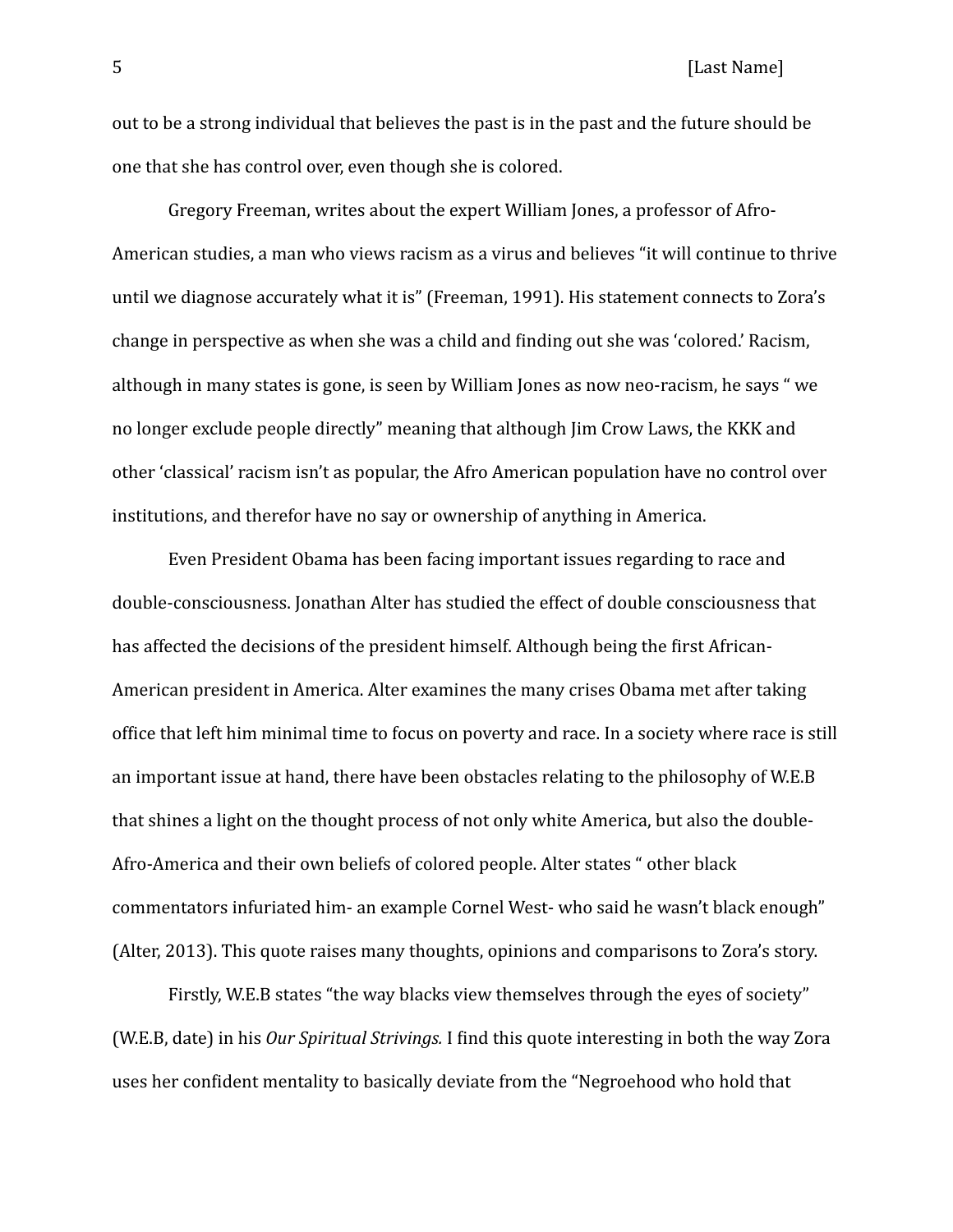nature somehow was given them a lowdown dirty deal and whose feeling are all hurt about it."(Hurston,1928) and the thought process (or better put, nature) that a 'black' man is putting upon his own people. It makes me think about the mindset in which each of these individuals are holding against themselves. Leading me to question whether the 'veil' is now being held against the face of black America by themselves, or by the America that 'forced' them to live behind it so long ago.

It is through Zora's state of mind that I draw a quite controversial conclusion that tugs at the both sides of the spectrum. Although W.E.B Dubois makes many points about the struggles of the African American descent, and my further references target the racism in modern day time, Zora's character seems to be only affected at a slight degree by her double-consciousness and this 'veil'. She does not allow her character and her person to be perturbed by the "[reminder that] I am the granddaughter of slaves" (Hurston, 1928). In fact, it seems that her consciousness has shifted her perspective into a stronger individual that has realized "the world is to the strong regardless of a little pigmentation more or less" (Hurston, 1928). So although her double-consciousness makes her aware of her color in the midst of those whiter then her, she doesn't "wrestle with [her] own individual humanity" (DuBois, 1903) as Dubois states it, rather she accepts her pigmentation and fights to be the person she hopes to be.

The topic on double-consciousness and DuBois philosophy of the veil that has held back the identity of Afro America is one that brings up many debates and discussions. Personally, I believe that for a double consciousness to be retracted one must divide this 'double', for one to stop hiding behind the veil, the veil must be destroyed. There are obstacles that DuBois states so clearly, that the "black person had yet to be seen as a person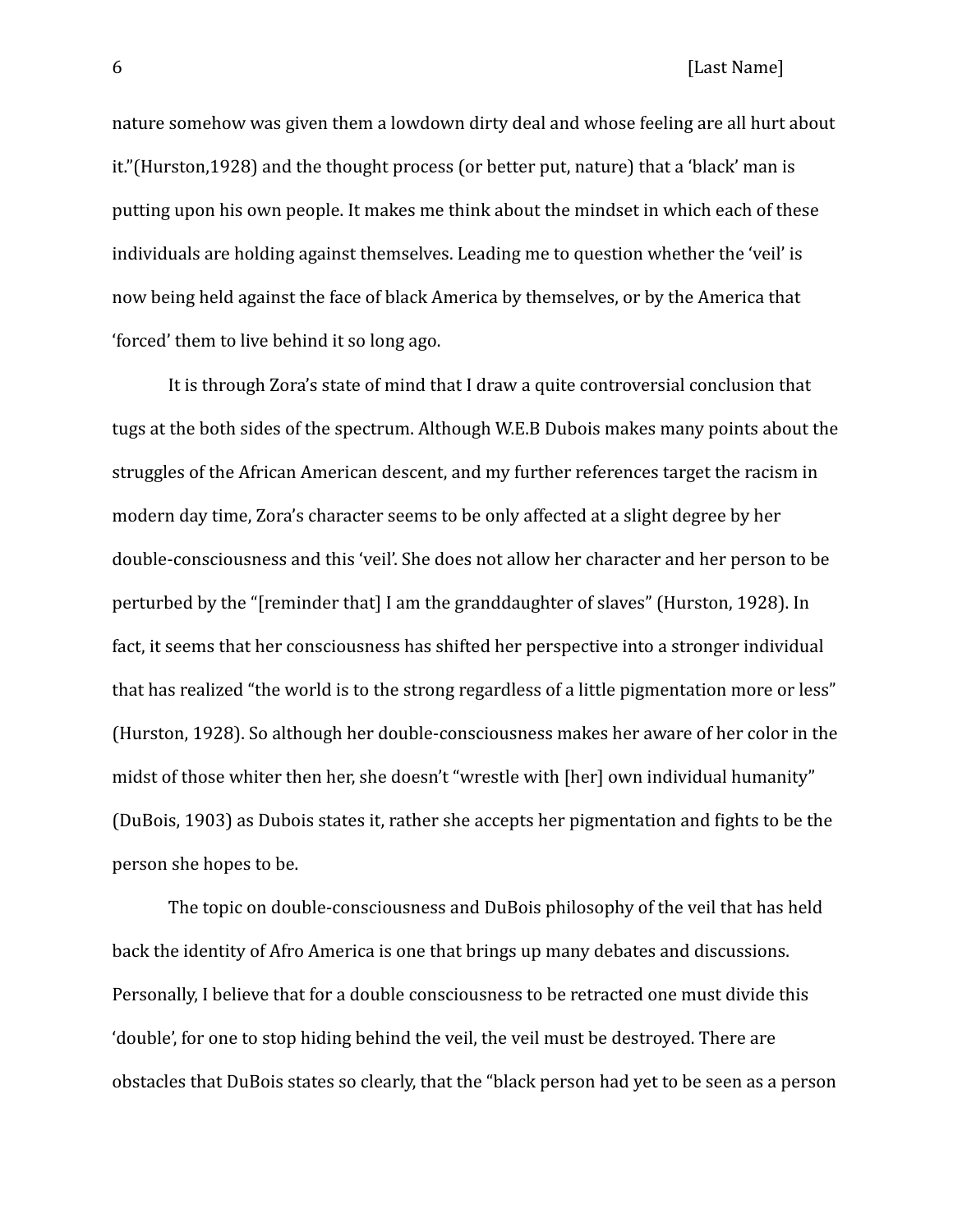by white society" or that "by the fact of one being black, one is qualified as a problem" (DuBois, 1903). These statements that have been repeated over and over through the decades have seemed to become a mantra driven into the mentality of the African American population. As we view reality, that these statements- whether they are or are not- true to all must not be seen in a different light. One where Zora Neale Hurston becomes the prime example of a woman, living through the 1900's as a black woman was able to overcome the double-consciousness, the veil, and the racism.